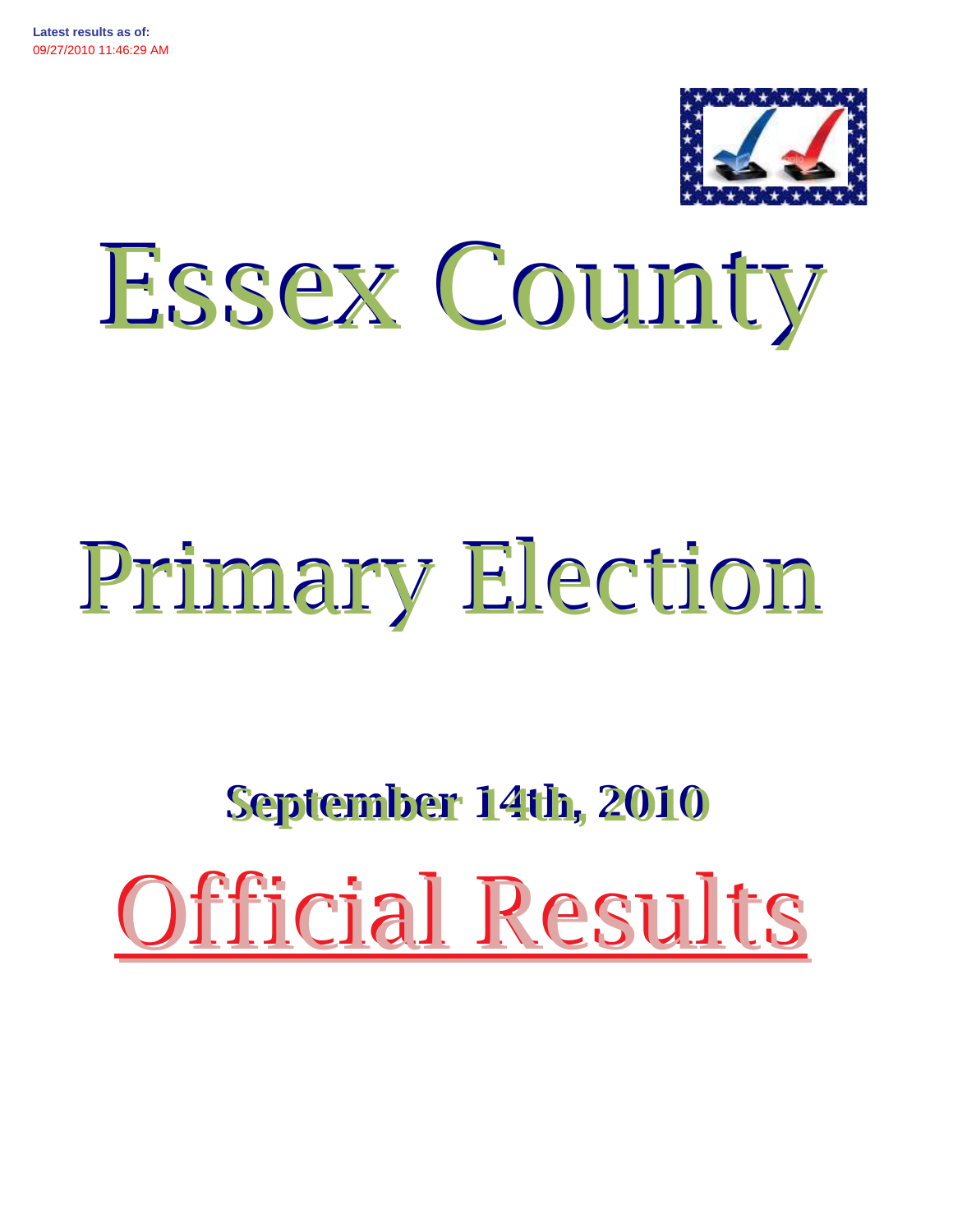| 121 |
|-----|
| 125 |
| 162 |
| 41  |
| 234 |
|     |
| 631 |
| 74  |
|     |

## REPUBLICAN Ballot

| 1278        |
|-------------|
| 1260        |
|             |
| 1523<br>665 |
|             |
| 863         |
| 1312        |
|             |
| 820         |
| 883         |
| 549         |
|             |
| 1071        |
| 823         |
|             |

| <b>GOVERNOR</b>        |  |
|------------------------|--|
| <b>Rick A. Lazio</b>   |  |
| <b>Ralph C. Lorigo</b> |  |

| <b>Town Write-Ins</b> |                       |                                               |  |
|-----------------------|-----------------------|-----------------------------------------------|--|
| <b>NORTH ELBA</b>     | <b>Matt Doheny</b>    | UNITED STATES SENATOR                         |  |
| <b>NORTH ELBA</b>     | <b>Tom Golisano</b>   | UNITED STATES SENATOR                         |  |
| <b>NORTH ELBA</b>     | <b>Betty Little</b>   | UNITED STATES SENATOR UNEXPIRED TERM          |  |
| <b>SCHROON</b>        | <b>Gary Williford</b> | <b>GOVERNOR</b>                               |  |
| <b>ST ARMAND</b>      | Patterson             | <b>GOVERNOR</b>                               |  |
| <b>WESTPORT</b>       | <b>Emest Lapine</b>   | LIEUTENANT GOVERNOR                           |  |
| <b>WESTPORT</b>       | <b>Owens</b>          | <b>REPRESENTATIVE IN CONGRESS (23rd DIST)</b> |  |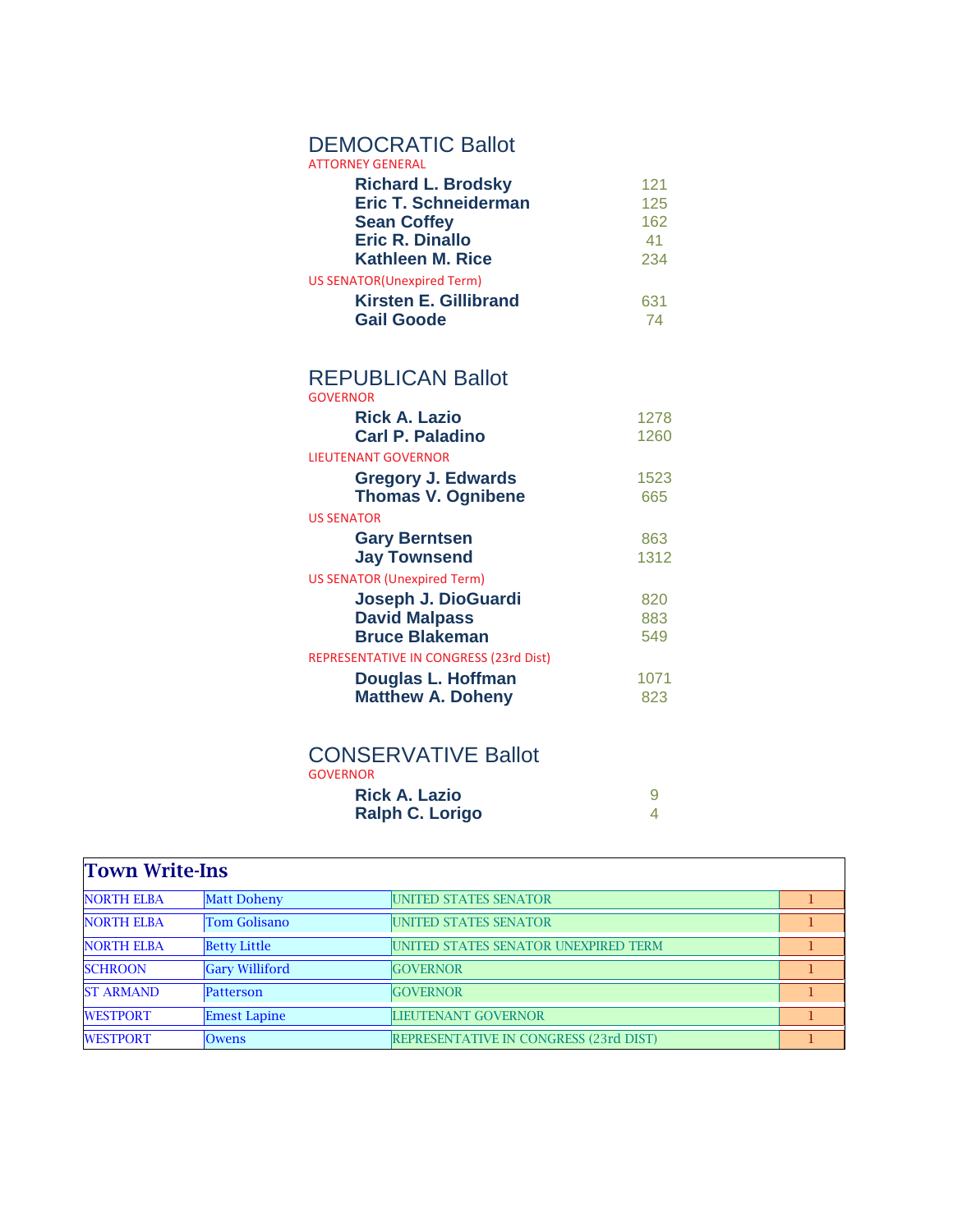| <b>Richard L. Brodsky</b>          |    |
|------------------------------------|----|
| <b>Eric T. Schneiderman</b>        | 3  |
| <b>Sean Coffey</b>                 | 10 |
| <b>Eric R. Dinallo</b>             | 1  |
| <b>Kathleen M. Rice</b>            | 18 |
| <b>US SENATOR (Unexpired Term)</b> |    |
| <b>Kirsten E. Gillibrand</b>       | 33 |
| <b>Gail Goode</b>                  |    |
|                                    |    |

## REPUBLICAN Ballot

| <b>GOVERNOR</b>                        |    |
|----------------------------------------|----|
| <b>Rick A. Lazio</b>                   | 63 |
| Carl P. Paladino                       | 60 |
| <b>LIEUTENANT GOVERNOR</b>             |    |
| <b>Gregory J. Edwards</b>              | 71 |
| <b>Thomas V. Ognibene</b>              | 43 |
| <b>US SENATOR</b>                      |    |
| <b>Gary Berntsen</b>                   | 41 |
| <b>Jay Townsend</b>                    | 68 |
| <b>US SENATOR (Unexpired Term)</b>     |    |
| Joseph J. DioGuardi                    | 40 |
| <b>David Malpass</b>                   | 33 |
| <b>Bruce Blakeman</b>                  | 38 |
| REPRESENTATIVE IN CONGRESS (23rd Dist) |    |
| Douglas L. Hoffman                     | 88 |
| <b>Matthew A. Doheny</b>               | 41 |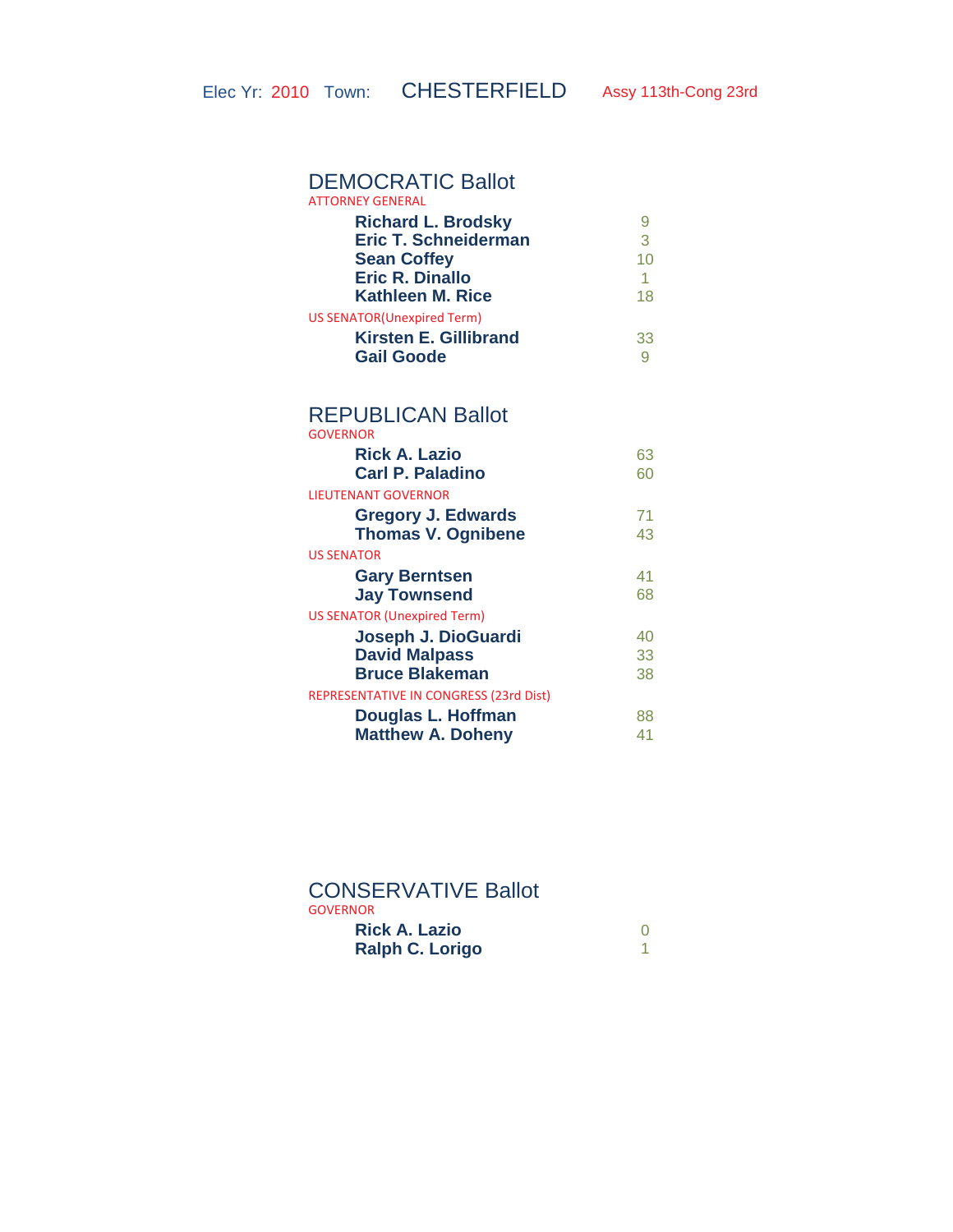| <b>ATTORNEY GENERAL</b>           |    |
|-----------------------------------|----|
| <b>Richard L. Brodsky</b>         | 5  |
| <b>Eric T. Schneiderman</b>       | 3  |
| <b>Sean Coffey</b>                | 1  |
| <b>Eric R. Dinallo</b>            |    |
| Kathleen M. Rice                  | 8  |
| <b>US SENATOR(Unexpired Term)</b> |    |
| Kirsten E. Gillibrand             | 15 |
| <b>Gail Goode</b>                 | 3  |

## REPUBLICAN Ballot

| <b>GOVERNOR</b>                        |    |
|----------------------------------------|----|
| <b>Rick A. Lazio</b>                   | 66 |
| <b>Carl P. Paladino</b>                | 62 |
| <b>LIEUTENANT GOVERNOR</b>             |    |
| <b>Gregory J. Edwards</b>              | 88 |
| <b>Thomas V. Ognibene</b>              | 28 |
| <b>US SENATOR</b>                      |    |
| <b>Gary Berntsen</b>                   | 58 |
| <b>Jay Townsend</b>                    | 55 |
| <b>US SENATOR (Unexpired Term)</b>     |    |
| Joseph J. DioGuardi                    | 32 |
| <b>David Malpass</b>                   | 61 |
| <b>Bruce Blakeman</b>                  | 25 |
| REPRESENTATIVE IN CONGRESS (23rd Dist) |    |
| Douglas L. Hoffman                     | 72 |
| <b>Matthew A. Doheny</b>               | 59 |

| ERNUR                  |  |
|------------------------|--|
| <b>Rick A. Lazio</b>   |  |
| <b>Ralph C. Lorigo</b> |  |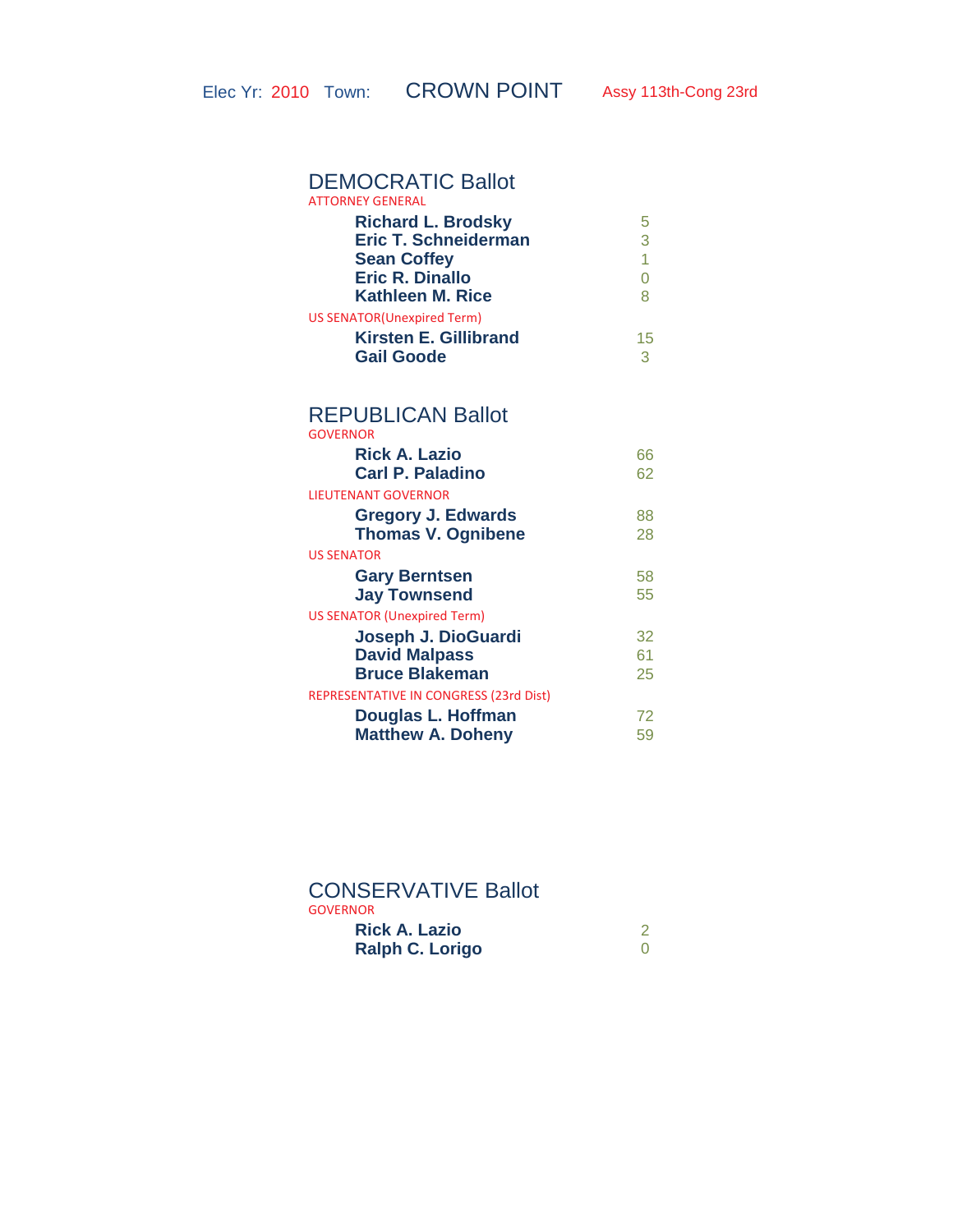| З  |
|----|
| 5  |
|    |
|    |
|    |
|    |
| 21 |
|    |
|    |

## REPUBLICAN Ballot

| <b>GOVERNOR</b>                        |    |
|----------------------------------------|----|
| <b>Rick A. Lazio</b>                   | 64 |
| Carl P. Paladino                       | 41 |
| <b>LIEUTENANT GOVERNOR</b>             |    |
| <b>Gregory J. Edwards</b>              | 62 |
| <b>Thomas V. Ognibene</b>              | 25 |
| <b>US SENATOR</b>                      |    |
| <b>Gary Berntsen</b>                   | 38 |
| <b>Jay Townsend</b>                    | 49 |
| <b>US SENATOR (Unexpired Term)</b>     |    |
| Joseph J. DioGuardi                    | 32 |
| <b>David Malpass</b>                   | 45 |
| <b>Bruce Blakeman</b>                  | 12 |
| REPRESENTATIVE IN CONGRESS (23rd Dist) |    |
| Douglas L. Hoffman                     | 62 |
| <b>Matthew A. Doheny</b>               | 47 |

| ERIVUR                 |  |
|------------------------|--|
| <b>Rick A. Lazio</b>   |  |
| <b>Ralph C. Lorigo</b> |  |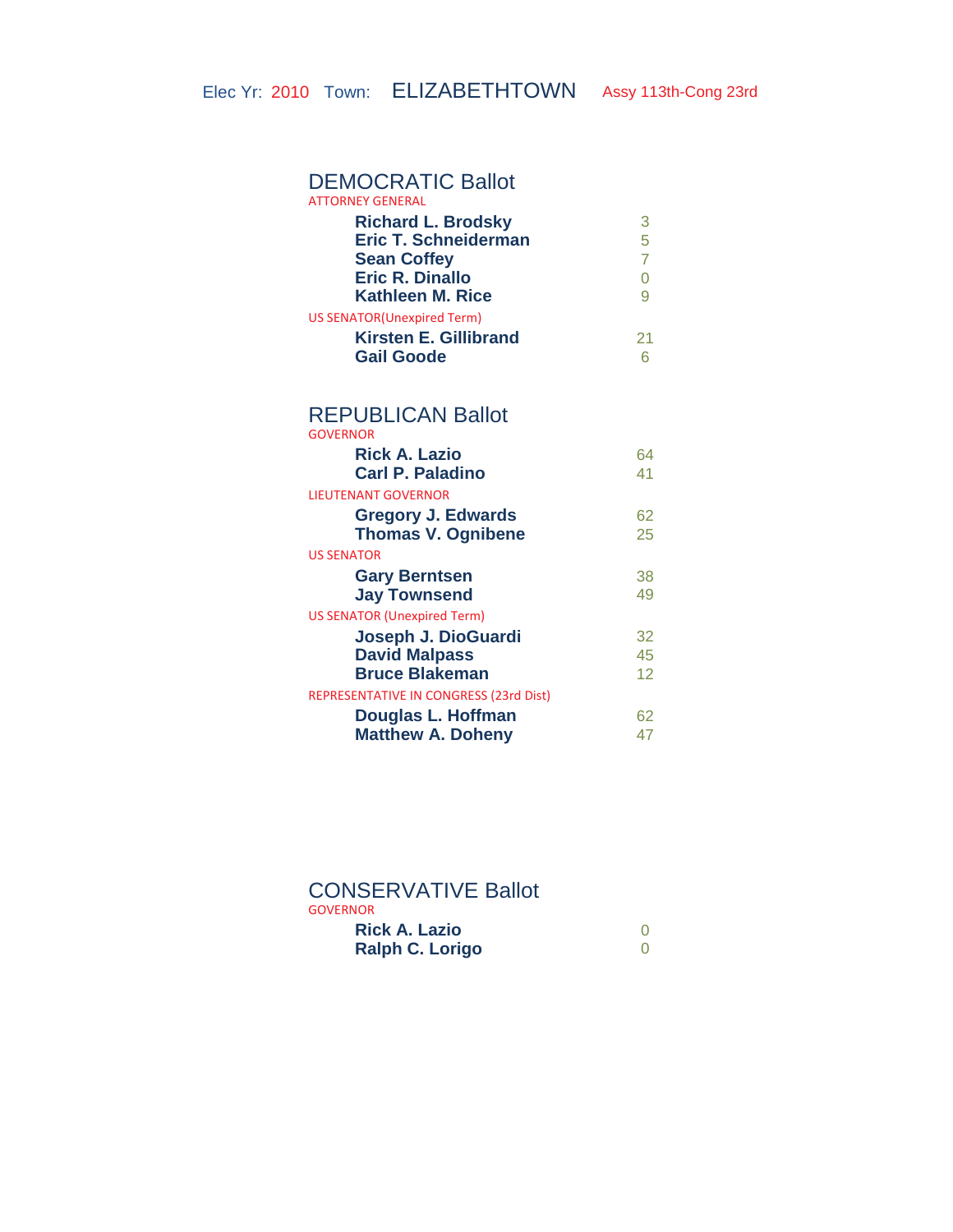| 5  |
|----|
| 4  |
| 5  |
|    |
| 7  |
|    |
| 22 |
| 1  |
|    |

## REPUBLICAN Ballot

| <b>GOVERNOR</b>                        |    |
|----------------------------------------|----|
| <b>Rick A. Lazio</b>                   | 39 |
| <b>Carl P. Paladino</b>                | 28 |
| <b>LIEUTENANT GOVERNOR</b>             |    |
| <b>Gregory J. Edwards</b>              | 45 |
| <b>Thomas V. Ognibene</b>              | 11 |
| <b>US SENATOR</b>                      |    |
| <b>Gary Berntsen</b>                   | 24 |
| <b>Jay Townsend</b>                    | 34 |
| <b>US SENATOR (Unexpired Term)</b>     |    |
| Joseph J. DioGuardi                    | 12 |
| <b>David Malpass</b>                   | 32 |
| <b>Bruce Blakeman</b>                  | 18 |
| REPRESENTATIVE IN CONGRESS (23rd Dist) |    |
| Douglas L. Hoffman                     | 36 |
| <b>Matthew A. Doheny</b>               | 32 |

| <b>GOVERNOR</b>        |  |
|------------------------|--|
| <b>Rick A. Lazio</b>   |  |
| <b>Ralph C. Lorigo</b> |  |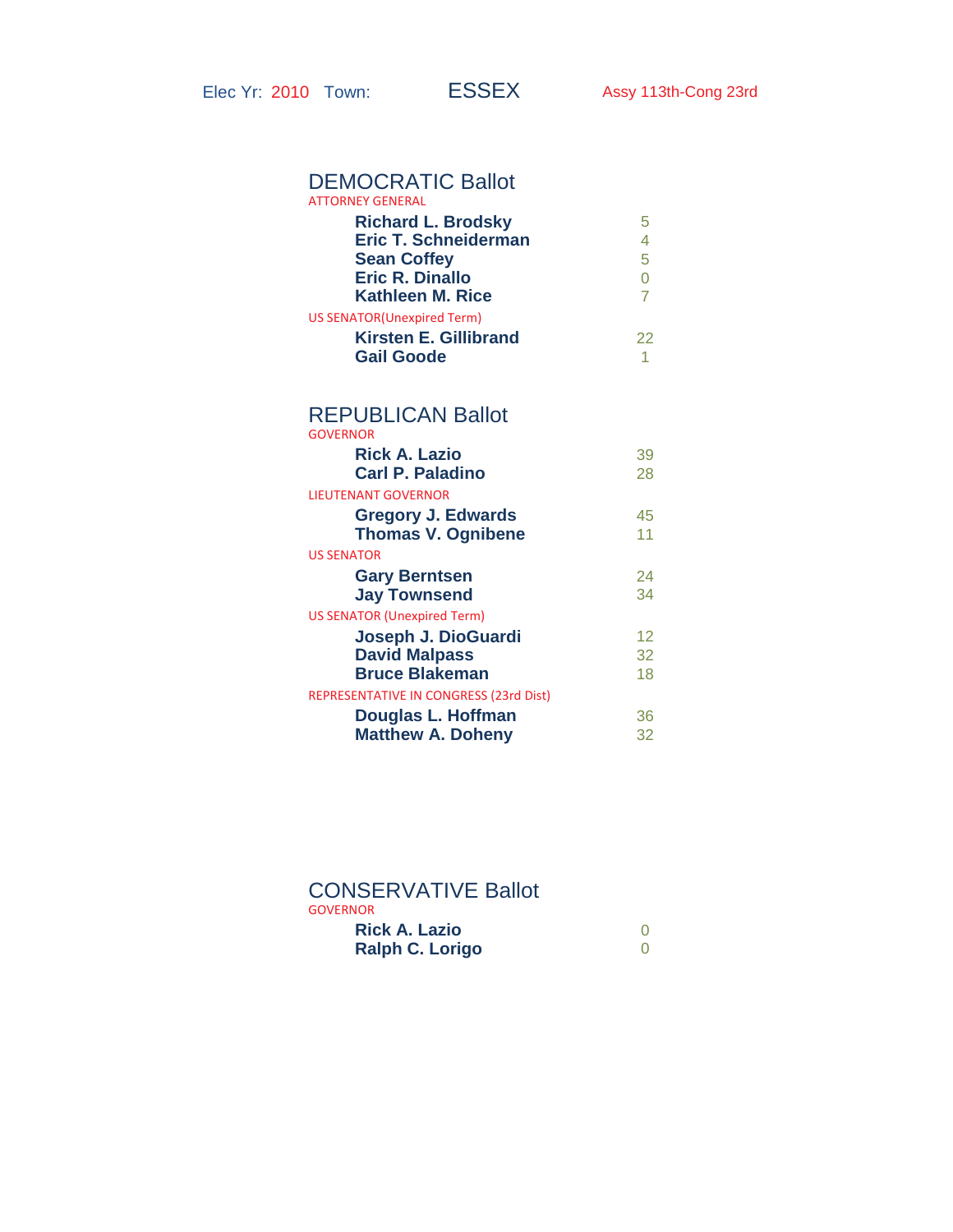| <b>ATTORNEY GENERAL</b>            |    |
|------------------------------------|----|
| <b>Richard L. Brodsky</b>          | 3  |
| <b>Eric T. Schneiderman</b>        | 12 |
| <b>Sean Coffey</b>                 | 16 |
| <b>Eric R. Dinallo</b>             | 4  |
| Kathleen M. Rice                   | 14 |
| <b>US SENATOR (Unexpired Term)</b> |    |
| <b>Kirsten E. Gillibrand</b>       | 46 |
| <b>Gail Goode</b>                  | 5  |

## REPUBLICAN Ballot

| <b>GOVERNOR</b>                        |    |
|----------------------------------------|----|
| <b>Rick A. Lazio</b>                   | 77 |
| <b>Carl P. Paladino</b>                | 51 |
| <b>LIEUTENANT GOVERNOR</b>             |    |
| <b>Gregory J. Edwards</b>              | 82 |
| <b>Thomas V. Ognibene</b>              | 25 |
| <b>US SENATOR</b>                      |    |
| <b>Gary Berntsen</b>                   | 32 |
| <b>Jay Townsend</b>                    | 77 |
| <b>US SENATOR (Unexpired Term)</b>     |    |
| Joseph J. DioGuardi                    | 41 |
| <b>David Malpass</b>                   | 36 |
| <b>Bruce Blakeman</b>                  | 33 |
| REPRESENTATIVE IN CONGRESS (23rd Dist) |    |
| Douglas L. Hoffman                     | 93 |
| <b>Matthew A. Doheny</b>               | 47 |

| <b>GOVERNOR</b>        |  |
|------------------------|--|
| Rick A. Lazio          |  |
| <b>Ralph C. Lorigo</b> |  |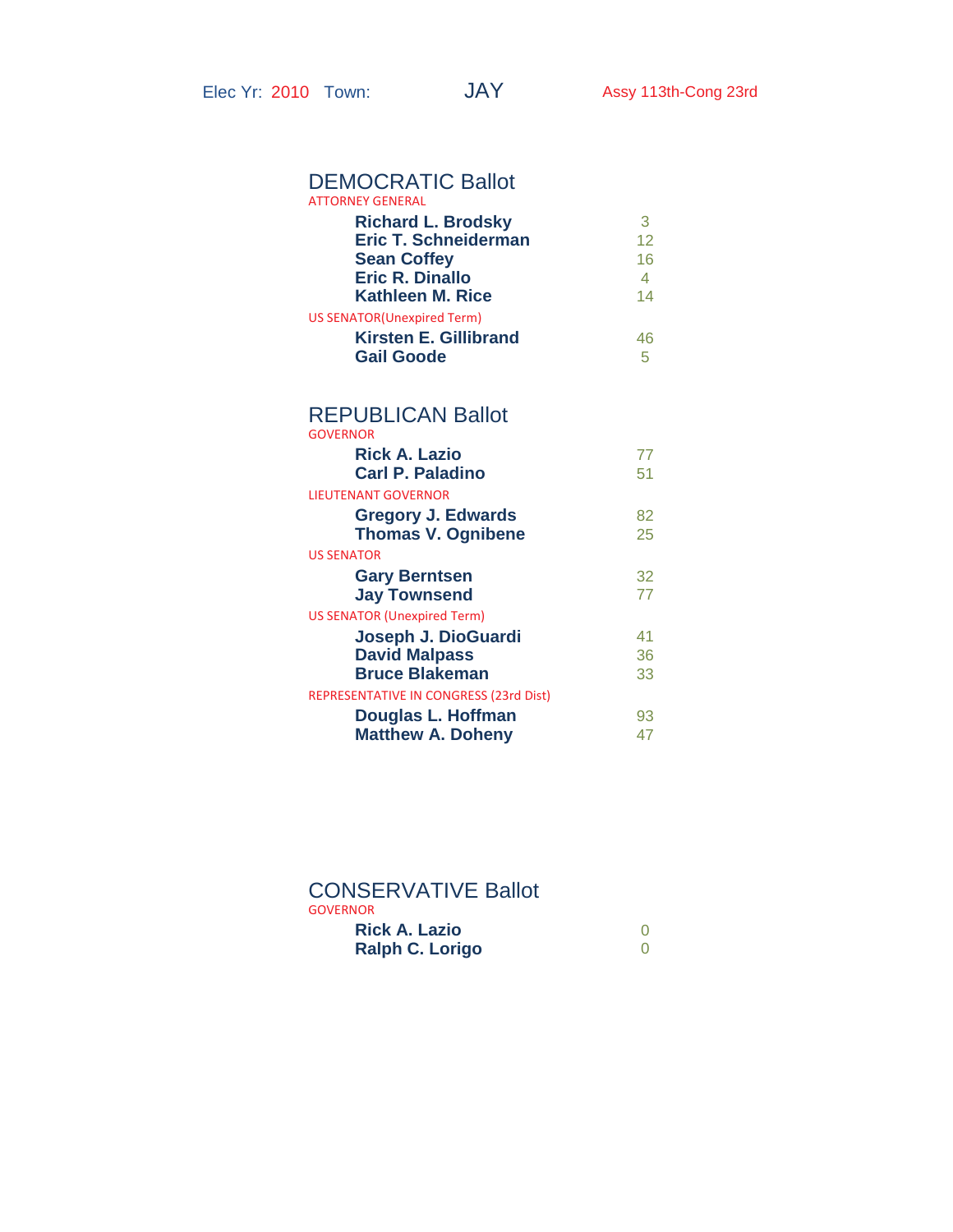| <b>ATTORNEY GENERAL</b>            |    |
|------------------------------------|----|
| <b>Richard L. Brodsky</b>          | 12 |
| <b>Eric T. Schneiderman</b>        | 20 |
| <b>Sean Coffey</b>                 | 12 |
| <b>Eric R. Dinallo</b>             |    |
| Kathleen M. Rice                   | 16 |
| <b>US SENATOR (Unexpired Term)</b> |    |
| <b>Kirsten E. Gillibrand</b>       | 57 |
| <b>Gail Goode</b>                  | 5  |

## REPUBLICAN Ballot

| <b>GOVERNOR</b>                    |    |
|------------------------------------|----|
| <b>Rick A. Lazio</b>               | 39 |
| Carl P. Paladino                   | 28 |
| <b>LIEUTENANT GOVERNOR</b>         |    |
| <b>Gregory J. Edwards</b>          | 37 |
| <b>Thomas V. Ognibene</b>          | 22 |
| <b>US SENATOR</b>                  |    |
| <b>Gary Berntsen</b>               | 21 |
| <b>Jay Townsend</b>                | 39 |
| <b>US SENATOR (Unexpired Term)</b> |    |
| Joseph J. DioGuardi                | 23 |
| <b>David Malpass</b>               | 28 |
| <b>Bruce Blakeman</b>              | 13 |

| :KINUK                 |  |
|------------------------|--|
| <b>Rick A. Lazio</b>   |  |
| <b>Ralph C. Lorigo</b> |  |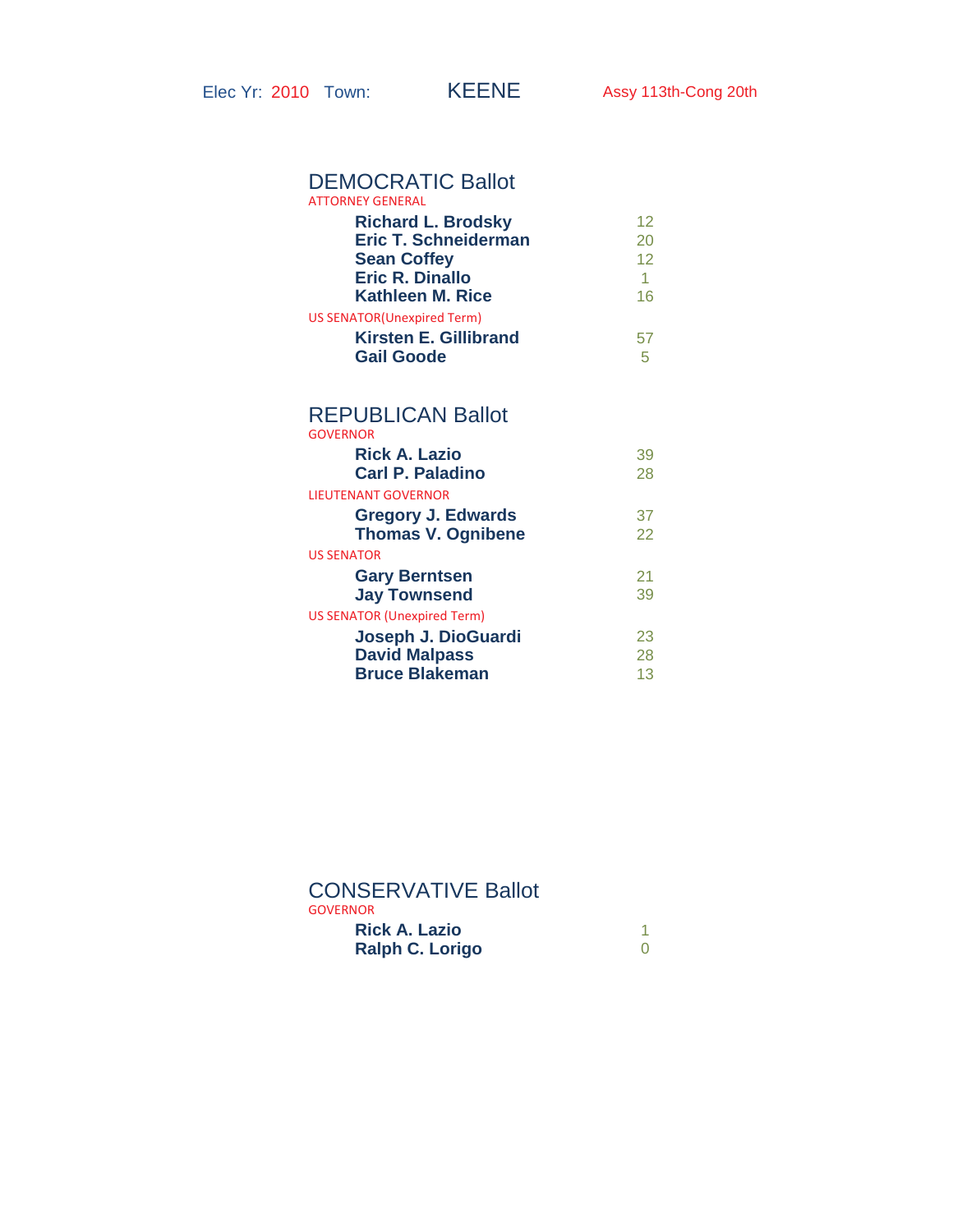| <b>Richard L. Brodsky</b>         |               |
|-----------------------------------|---------------|
| <b>Eric T. Schneiderman</b>       | $\mathcal{P}$ |
| <b>Sean Coffey</b>                | 2             |
| <b>Eric R. Dinallo</b>            | 1             |
| Kathleen M. Rice                  | 3             |
| <b>US SENATOR(Unexpired Term)</b> |               |
| <b>Kirsten E. Gillibrand</b>      |               |
| <b>Gail Goode</b>                 |               |

## REPUBLICAN Ballot

| <b>GOVERNOR</b>                        |    |
|----------------------------------------|----|
| <b>Rick A. Lazio</b>                   | 52 |
| Carl P. Paladino                       | 54 |
| <b>LIEUTENANT GOVERNOR</b>             |    |
| <b>Gregory J. Edwards</b>              | 66 |
| <b>Thomas V. Ognibene</b>              | 23 |
| <b>US SENATOR</b>                      |    |
| <b>Gary Berntsen</b>                   | 33 |
| <b>Jay Townsend</b>                    | 55 |
| <b>US SENATOR (Unexpired Term)</b>     |    |
| Joseph J. DioGuardi                    | 29 |
| <b>David Malpass</b>                   | 33 |
| <b>Bruce Blakeman</b>                  | 25 |
| REPRESENTATIVE IN CONGRESS (23rd Dist) |    |
| Douglas L. Hoffman                     | 49 |
| <b>Matthew A. Doheny</b>               | 65 |

| ERINUR                 |  |
|------------------------|--|
| <b>Rick A. Lazio</b>   |  |
| <b>Ralph C. Lorigo</b> |  |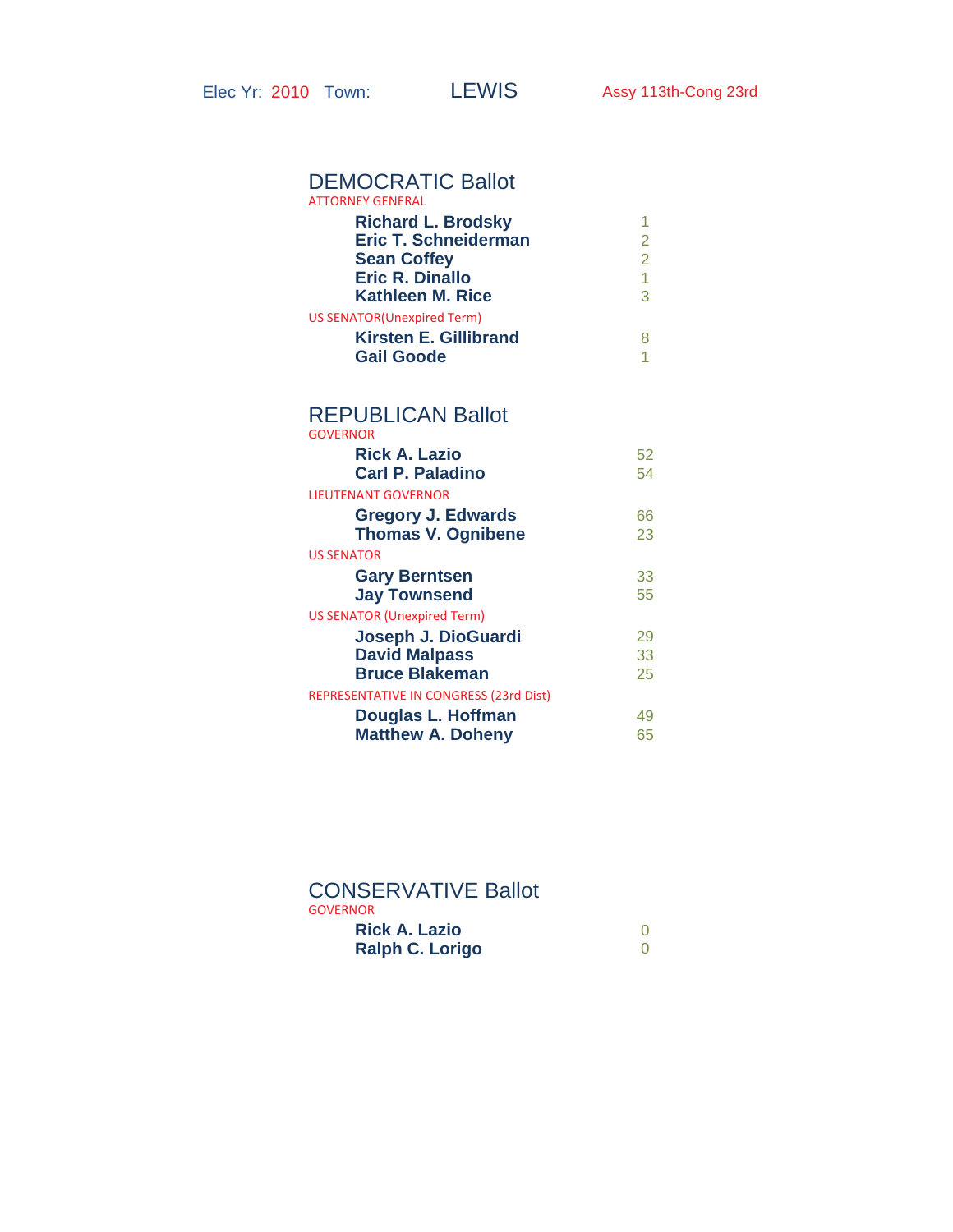| 5               |
|-----------------|
| 11              |
| 12 <sup>°</sup> |
| 2               |
| 15              |
|                 |
| 39              |
|                 |
|                 |

## REPUBLICAN Ballot

| <b>GOVERNOR</b>                        |    |
|----------------------------------------|----|
| <b>Rick A. Lazio</b>                   | 23 |
| Carl P. Paladino                       | 55 |
| <b>LIEUTENANT GOVERNOR</b>             |    |
| <b>Gregory J. Edwards</b>              | 44 |
| <b>Thomas V. Ognibene</b>              | 23 |
| <b>US SENATOR</b>                      |    |
| <b>Gary Berntsen</b>                   | 25 |
| <b>Jay Townsend</b>                    | 45 |
| <b>US SENATOR (Unexpired Term)</b>     |    |
| Joseph J. DioGuardi                    | 23 |
| <b>David Malpass</b>                   | 28 |
| <b>Bruce Blakeman</b>                  | 17 |
| REPRESENTATIVE IN CONGRESS (23rd Dist) |    |
| Douglas L. Hoffman                     | 31 |
| <b>Matthew A. Doheny</b>               | 48 |

| <b>GOVERNOR</b>        |  |
|------------------------|--|
| <b>Rick A. Lazio</b>   |  |
| <b>Ralph C. Lorigo</b> |  |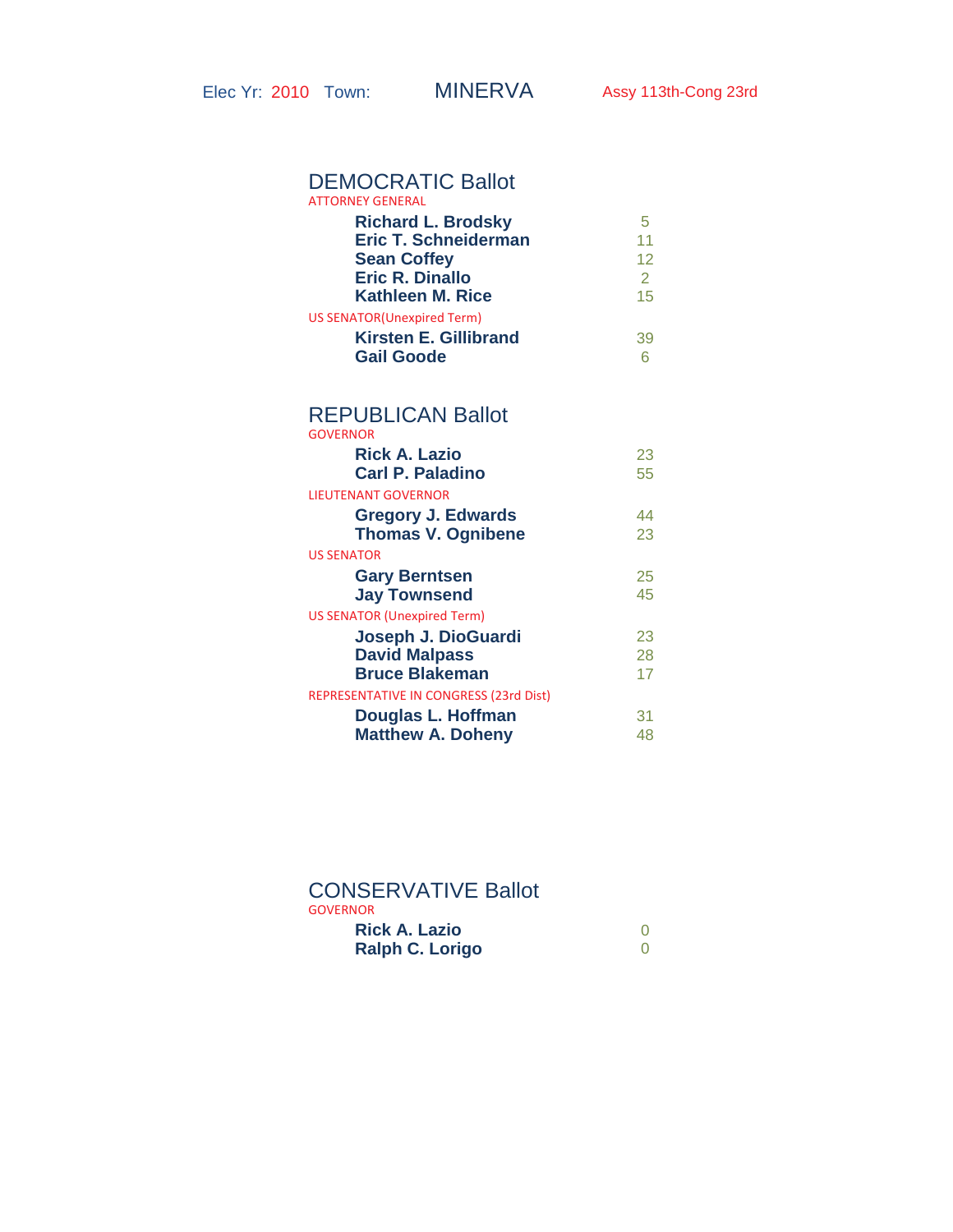| <b>AIIUNNEI ULIVENAL</b>           |    |
|------------------------------------|----|
| <b>Richard L. Brodsky</b>          |    |
| <b>Eric T. Schneiderman</b>        | 5  |
| <b>Sean Coffey</b>                 | 10 |
| <b>Eric R. Dinallo</b>             | 6  |
| Kathleen M. Rice                   | 19 |
| <b>US SENATOR (Unexpired Term)</b> |    |
| <b>Kirsten E. Gillibrand</b>       | 45 |
| <b>Gail Goode</b>                  |    |
|                                    |    |

## REPUBLICAN Ballot

| <b>GOVERNOR</b>                        |     |
|----------------------------------------|-----|
| <b>Rick A. Lazio</b>                   | 115 |
| Carl P. Paladino                       | 169 |
| <b>LIEUTENANT GOVERNOR</b>             |     |
| <b>Gregory J. Edwards</b>              | 171 |
| <b>Thomas V. Ognibene</b>              | 75  |
| <b>US SENATOR</b>                      |     |
| <b>Gary Berntsen</b>                   | 96  |
| <b>Jay Townsend</b>                    | 143 |
| <b>US SENATOR (Unexpired Term)</b>     |     |
| Joseph J. DioGuardi                    | 99  |
| <b>David Malpass</b>                   | 87  |
| <b>Bruce Blakeman</b>                  | 63  |
| REPRESENTATIVE IN CONGRESS (23rd Dist) |     |
| Douglas L. Hoffman                     | 158 |
| <b>Matthew A. Doheny</b>               | 125 |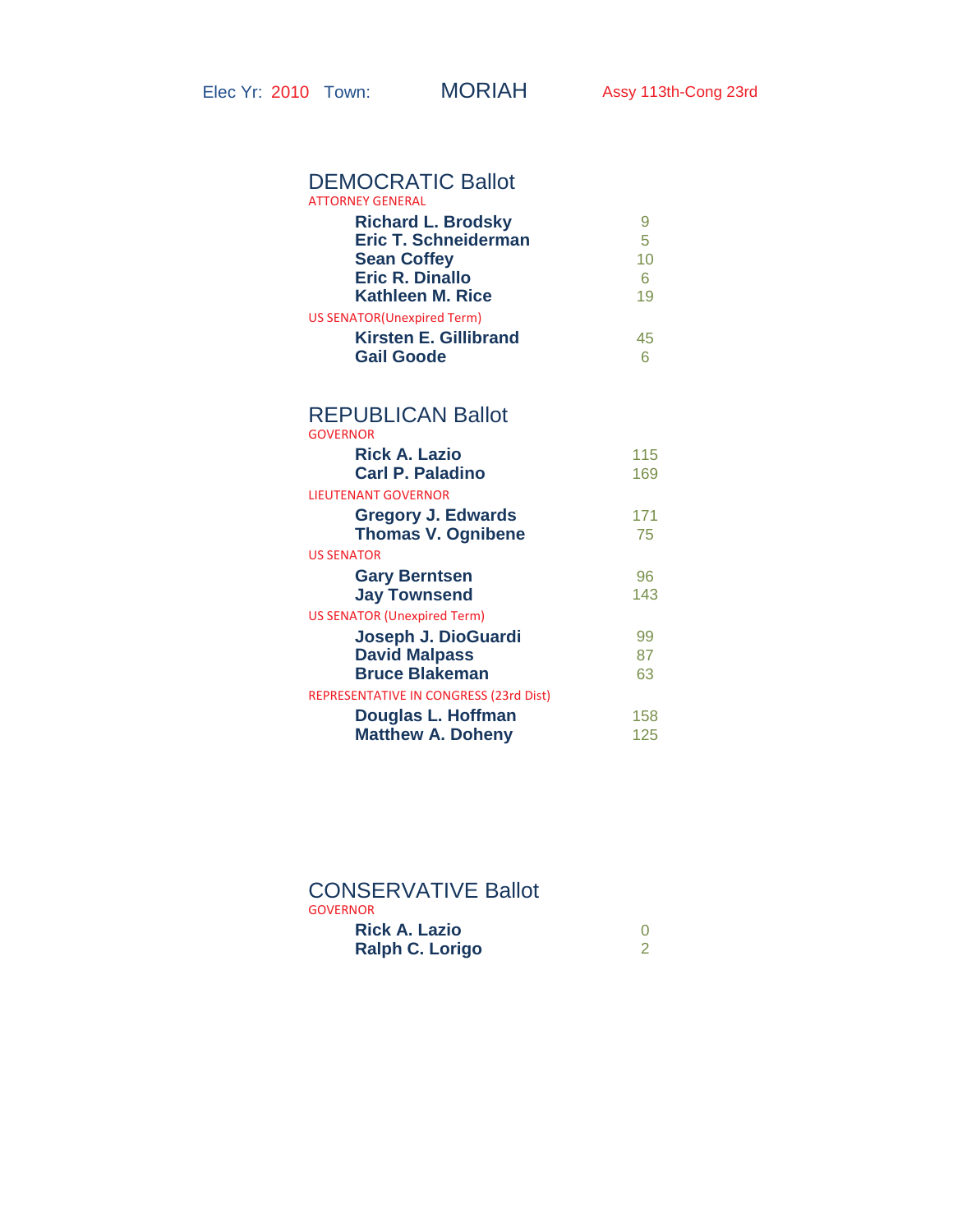| <b>ATTORNEY GENERAL</b>            |                |
|------------------------------------|----------------|
| <b>Richard L. Brodsky</b>          | у              |
| <b>Eric T. Schneiderman</b>        |                |
| <b>Sean Coffey</b>                 | 9              |
| <b>Eric R. Dinallo</b>             | $\overline{2}$ |
| Kathleen M. Rice                   | 15             |
| <b>US SENATOR (Unexpired Term)</b> |                |
| <b>Kirsten E. Gillibrand</b>       | 30             |
| <b>Gail Goode</b>                  | 5              |

## REPUBLICAN Ballot

| <b>GOVERNOR</b>                                        |         |
|--------------------------------------------------------|---------|
| <b>Rick A. Lazio</b>                                   | 19      |
| <b>Carl P. Paladino</b>                                | 18      |
| <b>LIEUTENANT GOVERNOR</b>                             |         |
| <b>Gregory J. Edwards</b><br><b>Thomas V. Ognibene</b> | 24<br>8 |
| <b>US SENATOR</b>                                      |         |
| <b>Gary Berntsen</b>                                   | 19      |
| <b>Jay Townsend</b>                                    | 11      |
| <b>US SENATOR (Unexpired Term)</b>                     |         |
| Joseph J. DioGuardi                                    | 12      |
| <b>David Malpass</b>                                   | 16      |
| <b>Bruce Blakeman</b>                                  | 6       |
| <b>REPRESENTATIVE IN CONGRESS (23rd Dist)</b>          |         |
| Douglas L. Hoffman                                     | 16      |
| <b>Matthew A. Doheny</b>                               | 21      |

| <b>GOVERNOR</b>        |  |
|------------------------|--|
| <b>Rick A. Lazio</b>   |  |
| <b>Ralph C. Lorigo</b> |  |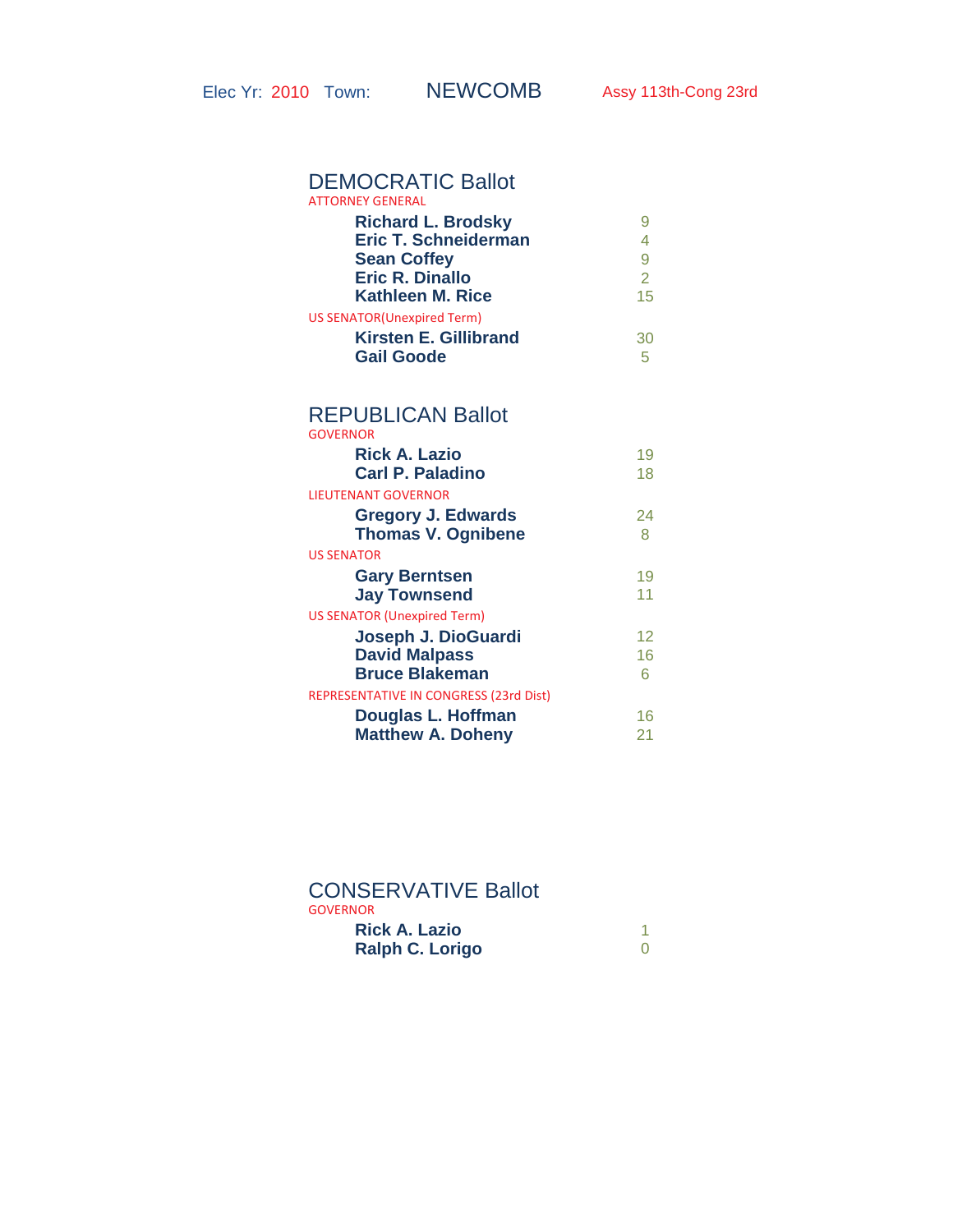| <b>ATTORNEY GENERAL</b>            |     |
|------------------------------------|-----|
| <b>Richard L. Brodsky</b>          | 23  |
| <b>Eric T. Schneiderman</b>        | 23  |
| <b>Sean Coffey</b>                 | 18  |
| <b>Eric R. Dinallo</b>             | 9   |
| Kathleen M. Rice                   | 26  |
| <b>US SENATOR (Unexpired Term)</b> |     |
| <b>Kirsten E. Gillibrand</b>       | 101 |
| <b>Gail Goode</b>                  |     |

## REPUBLICAN Ballot

| <b>GOVERNOR</b>                    |     |
|------------------------------------|-----|
| <b>Rick A. Lazio</b>               | 153 |
| <b>Carl P. Paladino</b>            | 156 |
| <b>LIEUTENANT GOVERNOR</b>         |     |
| <b>Gregory J. Edwards</b>          | 161 |
| <b>Thomas V. Ognibene</b>          | 111 |
| <b>US SENATOR</b>                  |     |
| <b>Gary Berntsen</b>               | 107 |
| <b>Jay Townsend</b>                | 171 |
| <b>US SENATOR (Unexpired Term)</b> |     |
| Joseph J. DioGuardi                | 127 |
| <b>David Malpass</b>               | 115 |
| <b>Bruce Blakeman</b>              | 52  |

| :RNUR                  |  |
|------------------------|--|
| <b>Rick A. Lazio</b>   |  |
| <b>Ralph C. Lorigo</b> |  |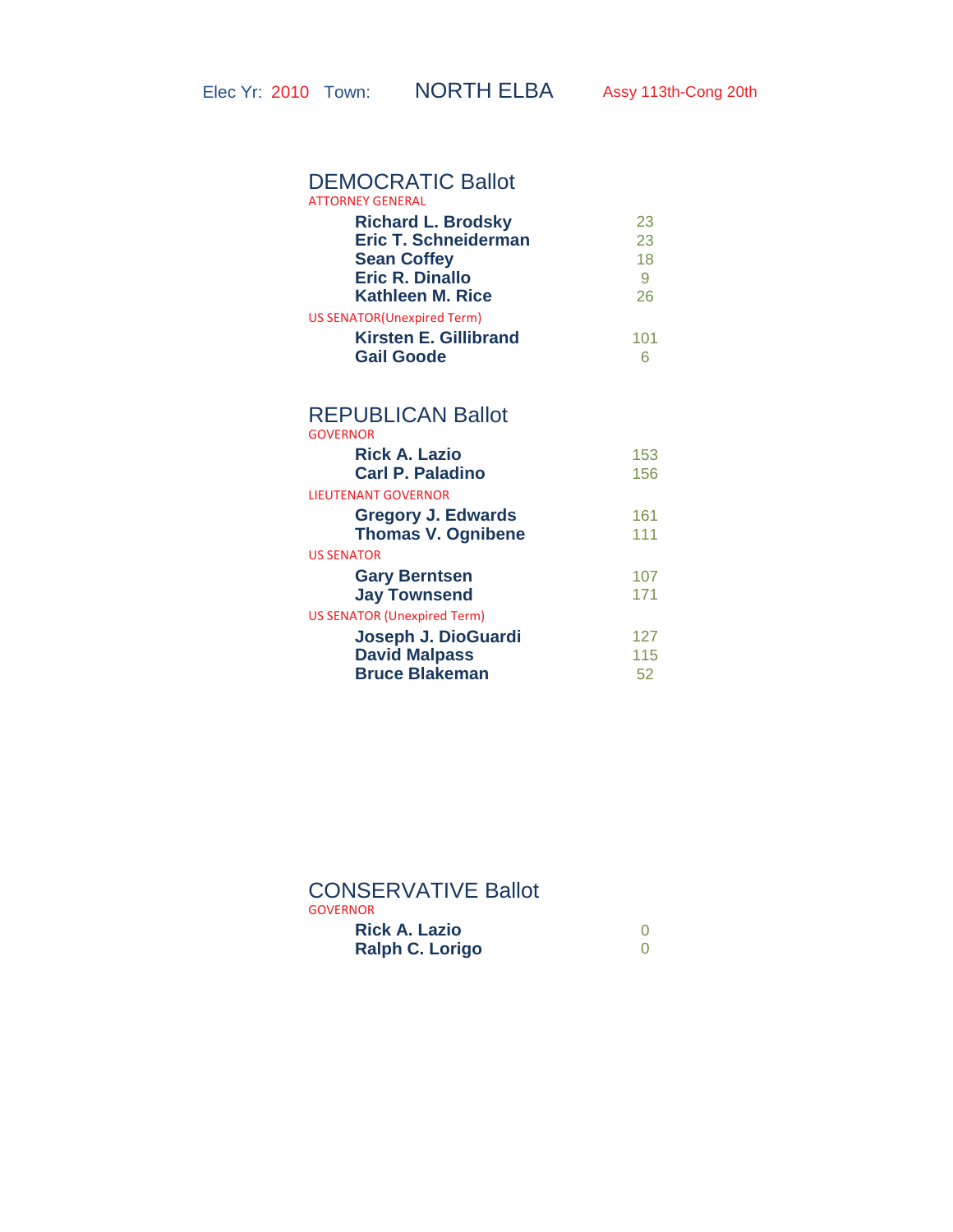| <b>Richard L. Brodsky</b>         |    |
|-----------------------------------|----|
| <b>Eric T. Schneiderman</b>       |    |
| <b>Sean Coffey</b>                |    |
| <b>Eric R. Dinallo</b>            |    |
| <b>Kathleen M. Rice</b>           |    |
| <b>US SENATOR(Unexpired Term)</b> |    |
| <b>Kirsten E. Gillibrand</b>      | 10 |
| <b>Gail Goode</b>                 |    |
|                                   |    |

## REPUBLICAN Ballot

| <b>GOVERNOR</b>                                        |    |
|--------------------------------------------------------|----|
| <b>Rick A. Lazio</b>                                   | 12 |
| <b>Carl P. Paladino</b>                                | 16 |
| <b>LIEUTENANT GOVERNOR</b>                             |    |
| <b>Gregory J. Edwards</b><br><b>Thomas V. Ognibene</b> | 17 |
| <b>US SENATOR</b>                                      |    |
| <b>Gary Berntsen</b>                                   | 10 |
| <b>Jay Townsend</b>                                    | 15 |
| <b>US SENATOR (Unexpired Term)</b>                     |    |
| Joseph J. DioGuardi                                    |    |
| <b>David Malpass</b>                                   |    |
| <b>Bruce Blakeman</b>                                  |    |

| חשוח:                  |  |
|------------------------|--|
| <b>Rick A. Lazio</b>   |  |
| <b>Ralph C. Lorigo</b> |  |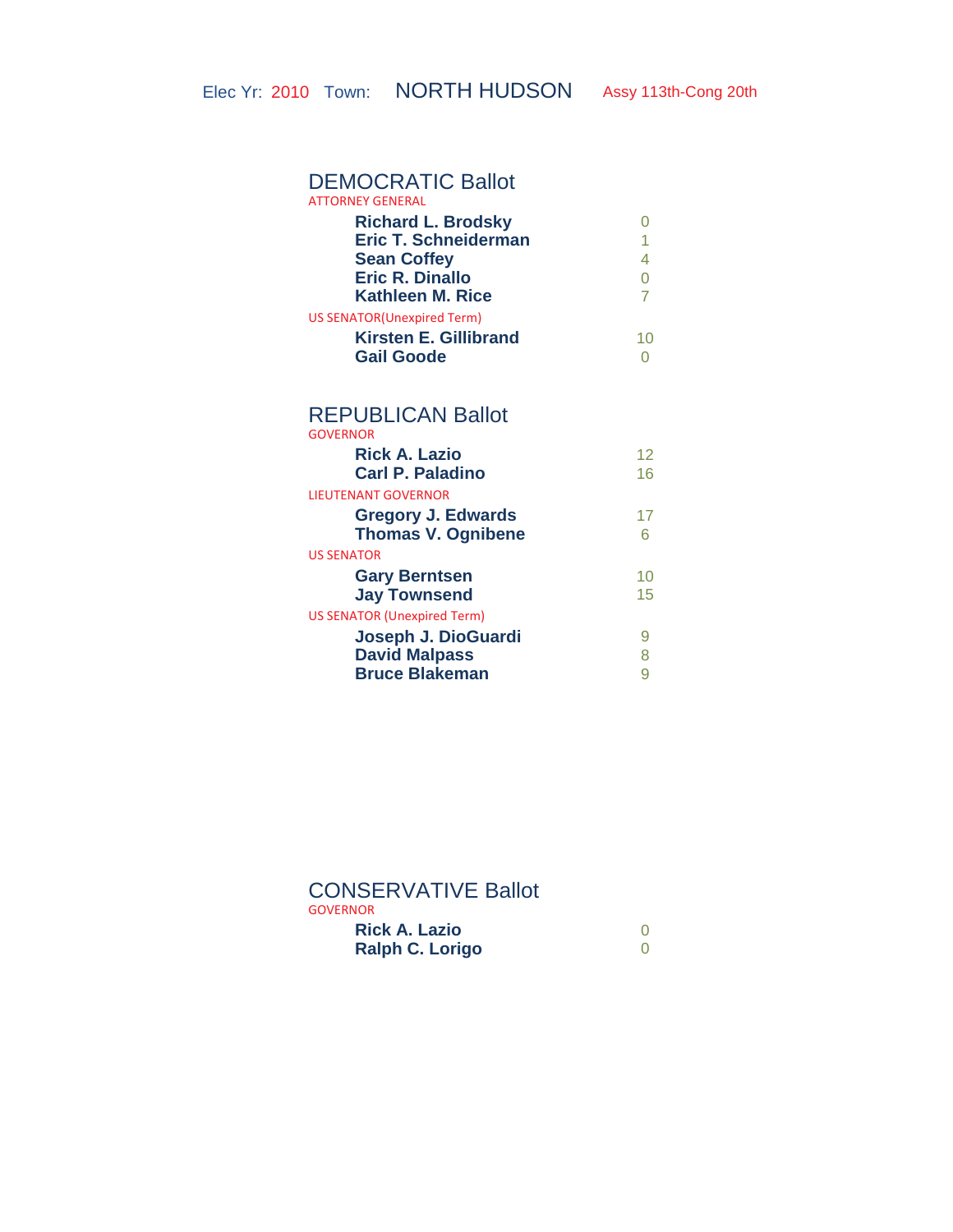| 9  |
|----|
| 3  |
| 6  |
| 2  |
| 17 |
|    |
| 33 |
|    |
|    |

## REPUBLICAN Ballot

| <b>GOVERNOR</b>                    |     |
|------------------------------------|-----|
| <b>Rick A. Lazio</b>               | 67  |
| <b>Carl P. Paladino</b>            | 100 |
| <b>LIEUTENANT GOVERNOR</b>         |     |
| <b>Gregory J. Edwards</b>          | 98  |
| <b>Thomas V. Ognibene</b>          | 56  |
| <b>US SENATOR</b>                  |     |
| <b>Gary Berntsen</b>               | 65  |
| <b>Jay Townsend</b>                | 86  |
| <b>US SENATOR (Unexpired Term)</b> |     |
| Joseph J. DioGuardi                | 58  |
| <b>David Malpass</b>               | 56  |
| <b>Bruce Blakeman</b>              | 40  |

| :RNUR                  |  |
|------------------------|--|
| <b>Rick A. Lazio</b>   |  |
| <b>Ralph C. Lorigo</b> |  |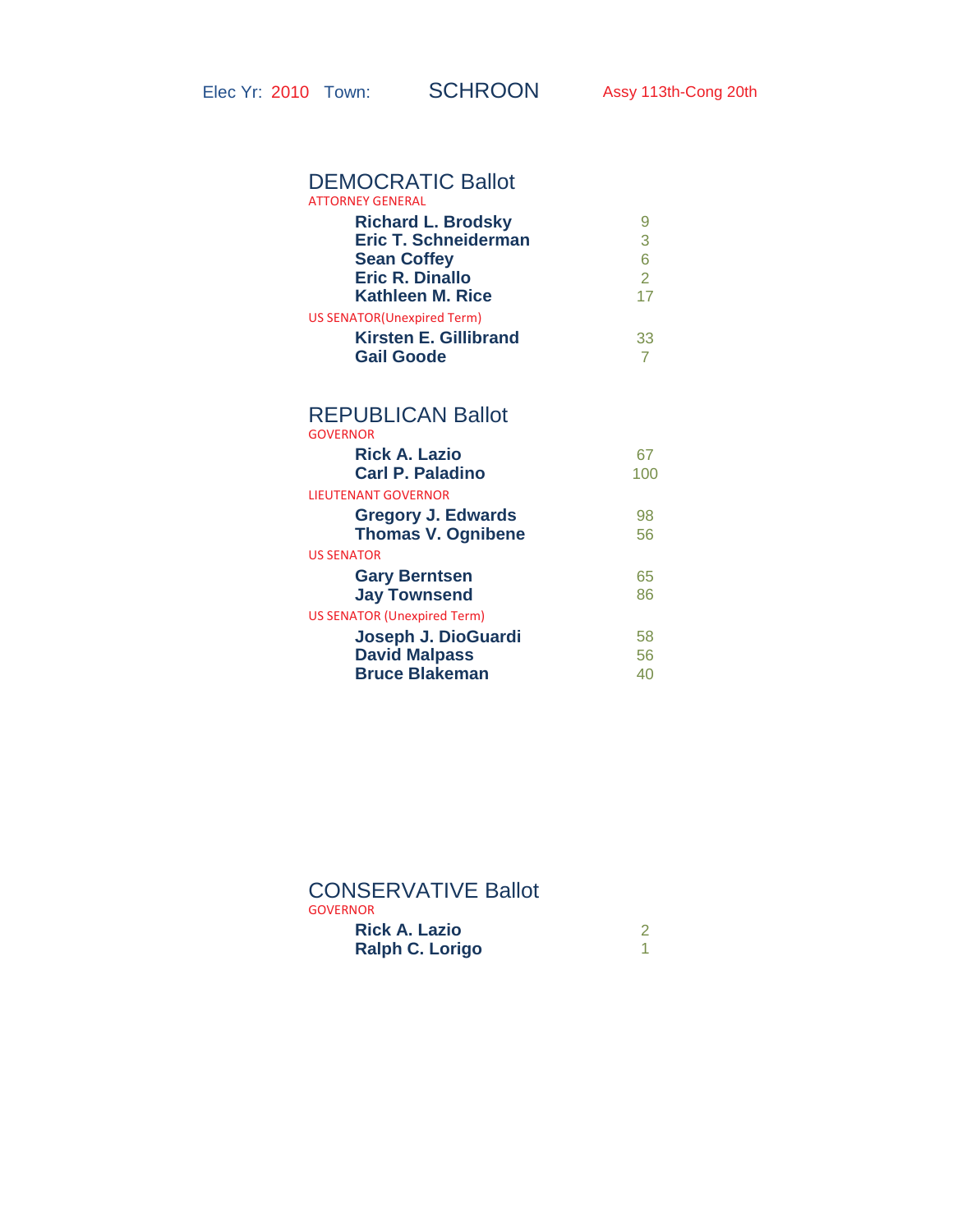| <b>ATTORNEY GENERAL</b>            |    |
|------------------------------------|----|
| <b>Richard L. Brodsky</b>          | 3  |
| <b>Eric T. Schneiderman</b>        |    |
| <b>Sean Coffey</b>                 | 5  |
| <b>Eric R. Dinallo</b>             | 2  |
| Kathleen M. Rice                   | 10 |
| <b>US SENATOR (Unexpired Term)</b> |    |
| <b>Kirsten E. Gillibrand</b>       | 23 |
| <b>Gail Goode</b>                  | 1  |

## REPUBLICAN Ballot

| <b>GOVERNOR</b>                        |    |
|----------------------------------------|----|
| <b>Rick A. Lazio</b>                   | 55 |
| Carl P. Paladino                       | 37 |
| <b>LIEUTENANT GOVERNOR</b>             |    |
| <b>Gregory J. Edwards</b>              | 50 |
| <b>Thomas V. Ognibene</b>              | 21 |
| <b>US SENATOR</b>                      |    |
| <b>Gary Berntsen</b>                   | 37 |
| <b>Jay Townsend</b>                    | 35 |
| <b>US SENATOR (Unexpired Term)</b>     |    |
| Joseph J. DioGuardi                    | 26 |
| <b>David Malpass</b>                   | 25 |
| <b>Bruce Blakeman</b>                  | 23 |
| REPRESENTATIVE IN CONGRESS (23rd Dist) |    |
| Douglas L. Hoffman                     | 90 |
| <b>Matthew A. Doheny</b>               | 16 |

| ERNUR                  |  |
|------------------------|--|
| <b>Rick A. Lazio</b>   |  |
| <b>Ralph C. Lorigo</b> |  |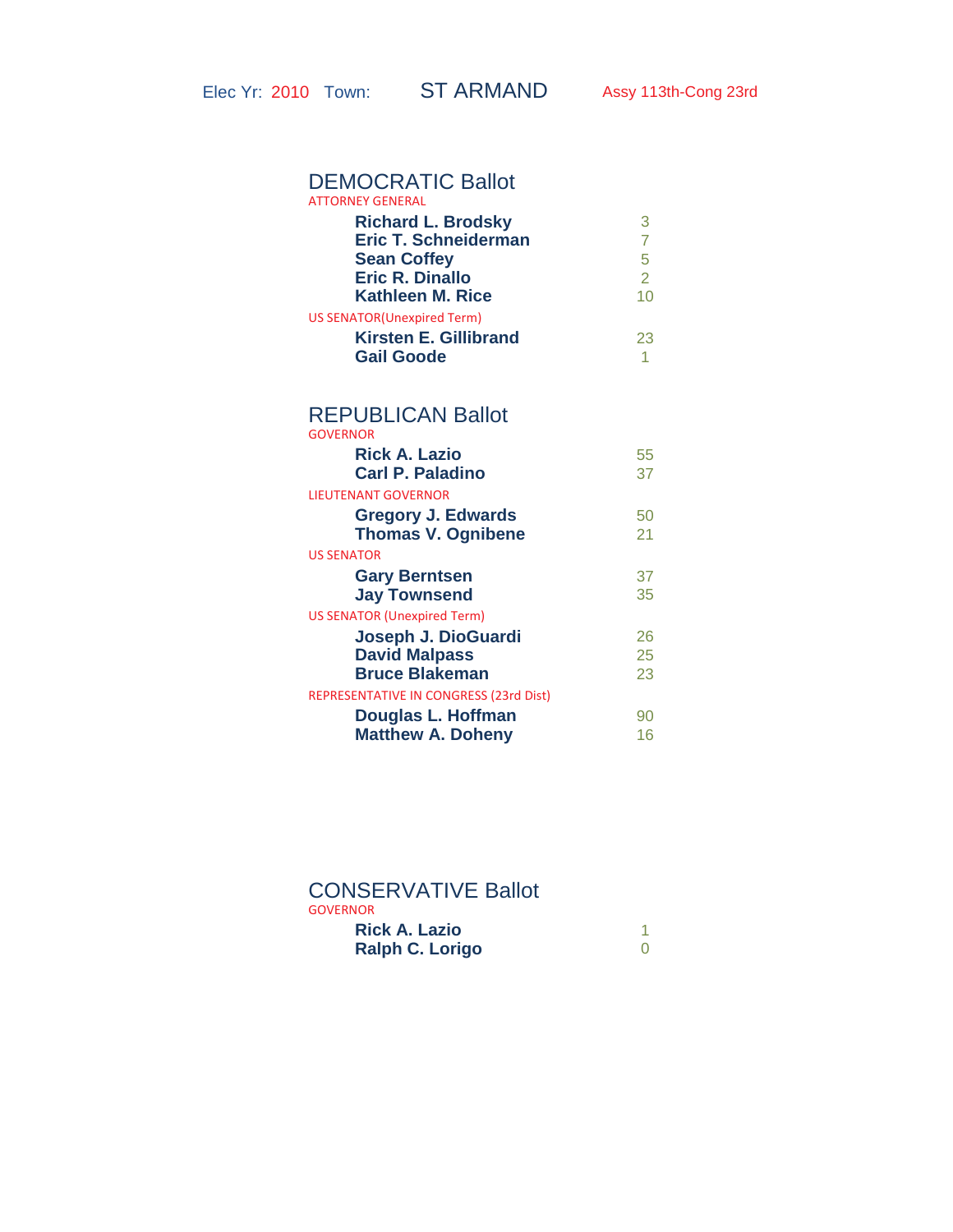| <b>Richard L. Brodsky</b>          | 11 |
|------------------------------------|----|
| <b>Eric T. Schneiderman</b>        | 3  |
| <b>Sean Coffey</b>                 | 17 |
| <b>Eric R. Dinallo</b>             | 6  |
| Kathleen M. Rice                   | 20 |
| <b>US SENATOR (Unexpired Term)</b> |    |
| <b>Kirsten E. Gillibrand</b>       | 52 |
| <b>Gail Goode</b>                  | 5  |
|                                    |    |

## REPUBLICAN Ballot

| <b>GOVERNOR</b>                        |     |
|----------------------------------------|-----|
| <b>Rick A. Lazio</b>                   | 167 |
| <b>Carl P. Paladino</b>                | 169 |
| <b>LIEUTENANT GOVERNOR</b>             |     |
| <b>Gregory J. Edwards</b>              | 195 |
| <b>Thomas V. Ognibene</b>              | 91  |
| <b>US SENATOR</b>                      |     |
| <b>Gary Berntsen</b>                   | 102 |
| <b>Jay Townsend</b>                    | 167 |
| <b>US SENATOR (Unexpired Term)</b>     |     |
| Joseph J. DioGuardi                    | 109 |
| <b>David Malpass</b>                   | 108 |
| <b>Bruce Blakeman</b>                  | 74  |
| REPRESENTATIVE IN CONGRESS (23rd Dist) |     |
| Douglas L. Hoffman                     | 100 |
| <b>Matthew A. Doheny</b>               | 85  |
| <b>SUPT. OF HIGHWAYS</b>               |     |
| <b>Mike Parent</b>                     | 302 |
| <b>Paul J. Sharkey</b>                 | 61  |

| <b>GOVERNOR</b>        |  |
|------------------------|--|
| <b>Rick A. Lazio</b>   |  |
| <b>Ralph C. Lorigo</b> |  |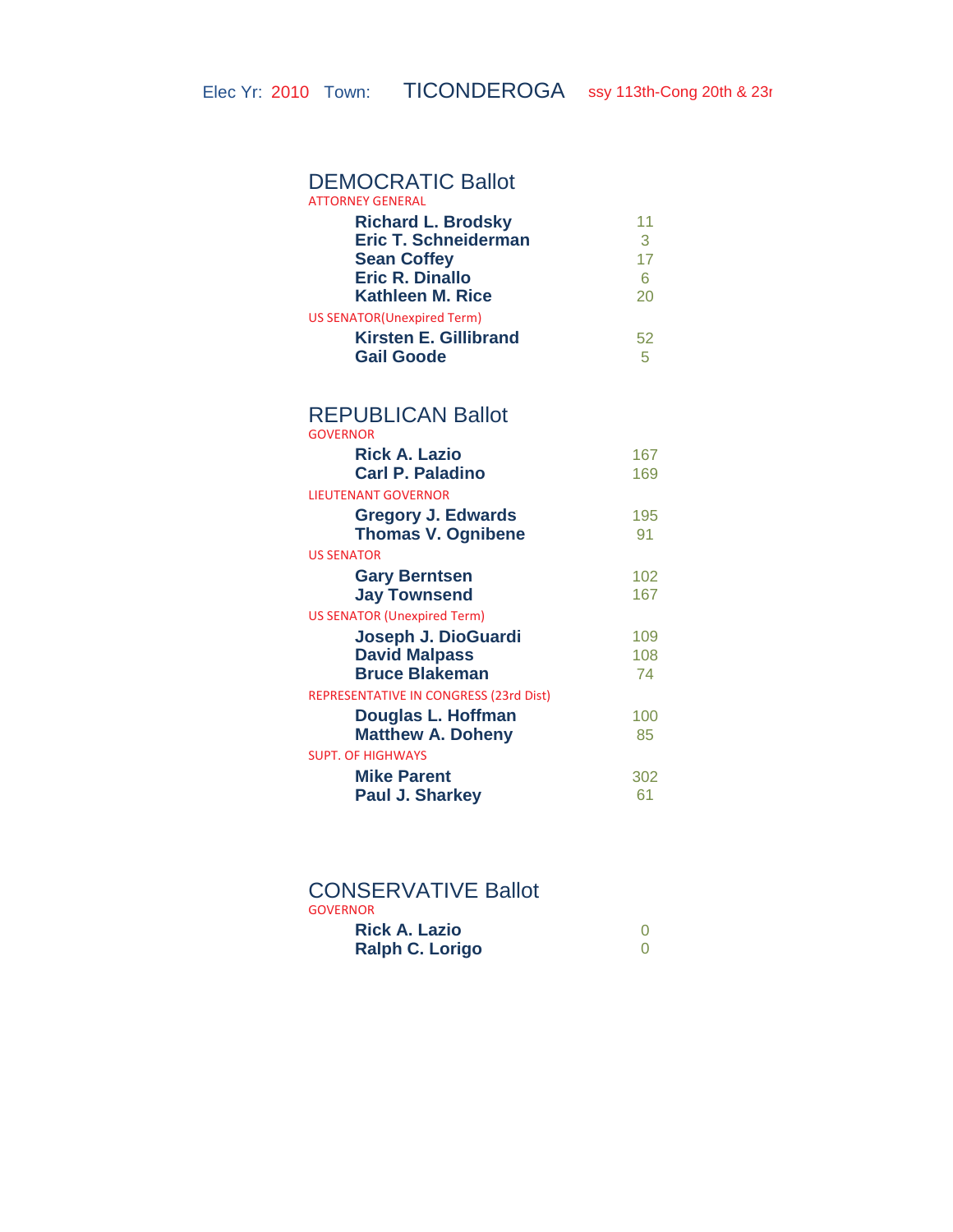| <b>ATTORNEY GENERAL</b>      |    |
|------------------------------|----|
| <b>Richard L. Brodsky</b>    | 5  |
| <b>Eric T. Schneiderman</b>  | 12 |
| <b>Sean Coffey</b>           | 10 |
| <b>Eric R. Dinallo</b>       |    |
| Kathleen M. Rice             | 11 |
| US SENATOR(Unexpired Term)   |    |
| <b>Kirsten E. Gillibrand</b> | 43 |
| <b>Gail Goode</b>            | 3  |

## REPUBLICAN Ballot

| <b>GOVERNOR</b>                        |    |
|----------------------------------------|----|
| <b>Rick A. Lazio</b>                   | 72 |
| Carl P. Paladino                       | 63 |
| <b>LIEUTENANT GOVERNOR</b>             |    |
| <b>Gregory J. Edwards</b>              | 89 |
| <b>Thomas V. Ognibene</b>              | 32 |
| <b>US SENATOR</b>                      |    |
| <b>Gary Berntsen</b>                   | 49 |
| <b>Jay Townsend</b>                    | 76 |
| <b>US SENATOR (Unexpired Term)</b>     |    |
| Joseph J. DioGuardi                    | 32 |
| <b>David Malpass</b>                   | 58 |
| <b>Bruce Blakeman</b>                  | 33 |
| REPRESENTATIVE IN CONGRESS (23rd Dist) |    |
| Douglas L. Hoffman                     | 62 |
| <b>Matthew A. Doheny</b>               |    |

| ERNUR                  |  |
|------------------------|--|
| <b>Rick A. Lazio</b>   |  |
| <b>Ralph C. Lorigo</b> |  |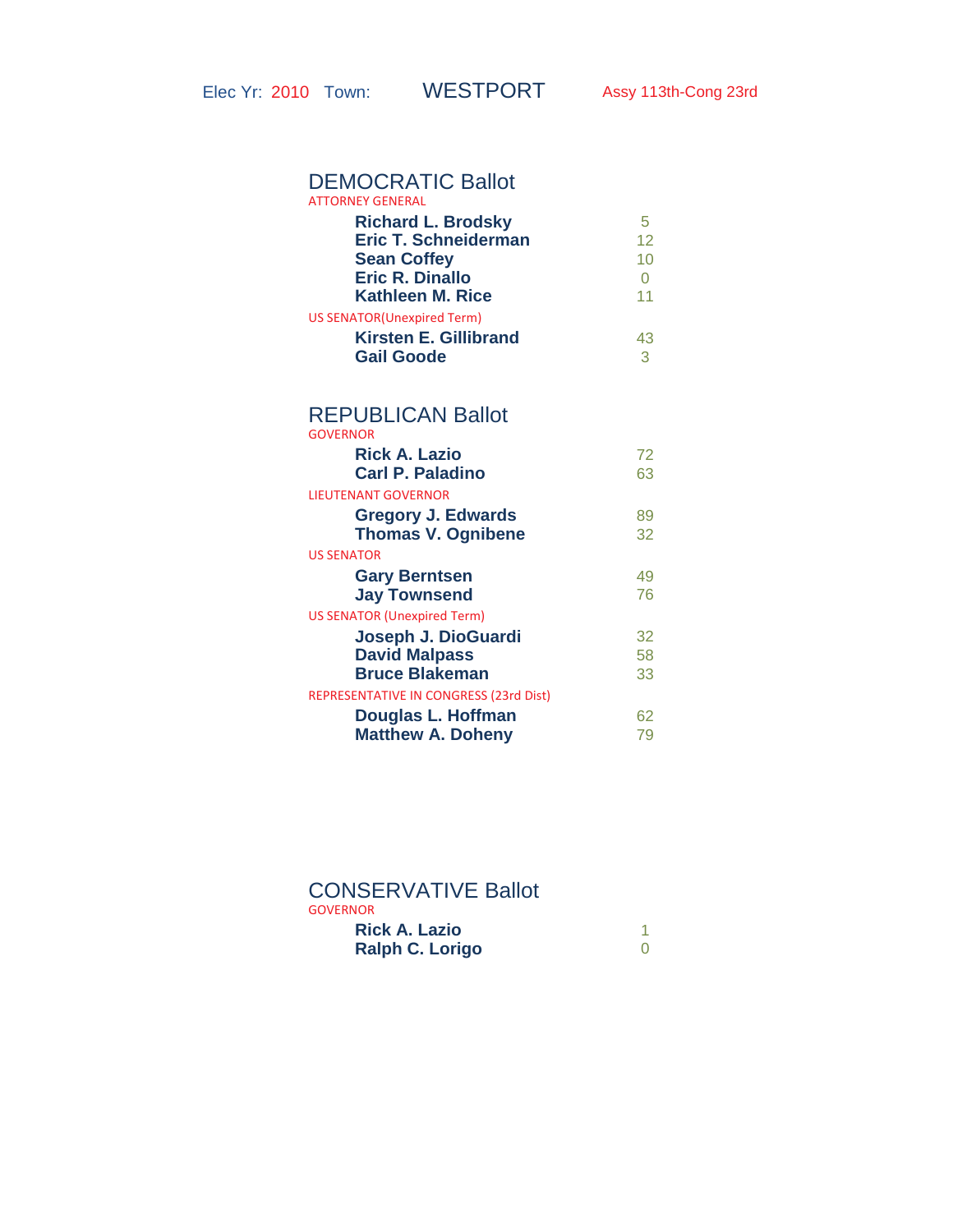| <b>ATTORNEY GENERAL</b>           |                 |
|-----------------------------------|-----------------|
| <b>Richard L. Brodsky</b>         |                 |
| <b>Eric T. Schneiderman</b>       | 5               |
| <b>Sean Coffey</b>                | 12 <sup>2</sup> |
| <b>Eric R. Dinallo</b>            | $\overline{2}$  |
| Kathleen M. Rice                  | 5               |
| <b>US SENATOR(Unexpired Term)</b> |                 |
| <b>Kirsten E. Gillibrand</b>      | 28              |
| <b>Gail Goode</b>                 | 2               |

## REPUBLICAN Ballot

| <b>GOVERNOR</b>                                        |           |
|--------------------------------------------------------|-----------|
| <b>Rick A. Lazio</b>                                   | 152       |
| Carl P. Paladino                                       | 115       |
| <b>LIEUTENANT GOVERNOR</b>                             |           |
| <b>Gregory J. Edwards</b><br><b>Thomas V. Ognibene</b> | 175<br>52 |
| <b>US SENATOR</b>                                      |           |
| <b>Gary Berntsen</b>                                   | 80        |
| <b>Jay Townsend</b>                                    | 146       |
| <b>US SENATOR (Unexpired Term)</b>                     |           |
| Joseph J. DioGuardi                                    | 88        |
| <b>David Malpass</b>                                   | 84        |
| <b>Bruce Blakeman</b>                                  | 58        |
| REPRESENTATIVE IN CONGRESS (23rd Dist)                 |           |
| Douglas L. Hoffman                                     | 147       |
| <b>Matthew A. Doheny</b>                               | 139       |
| <b>SUPERVISOR (Unexpired Term)</b>                     |           |
| Darren R. Darrah                                       | 128       |
| Lane J. Sayward                                        | 50        |
| <b>Scott A. Hommes</b>                                 | 67        |
| <b>Robert A. Ashline</b>                               | 66        |

| ENIVUN                 |  |
|------------------------|--|
| <b>Rick A. Lazio</b>   |  |
| <b>Ralph C. Lorigo</b> |  |
|                        |  |